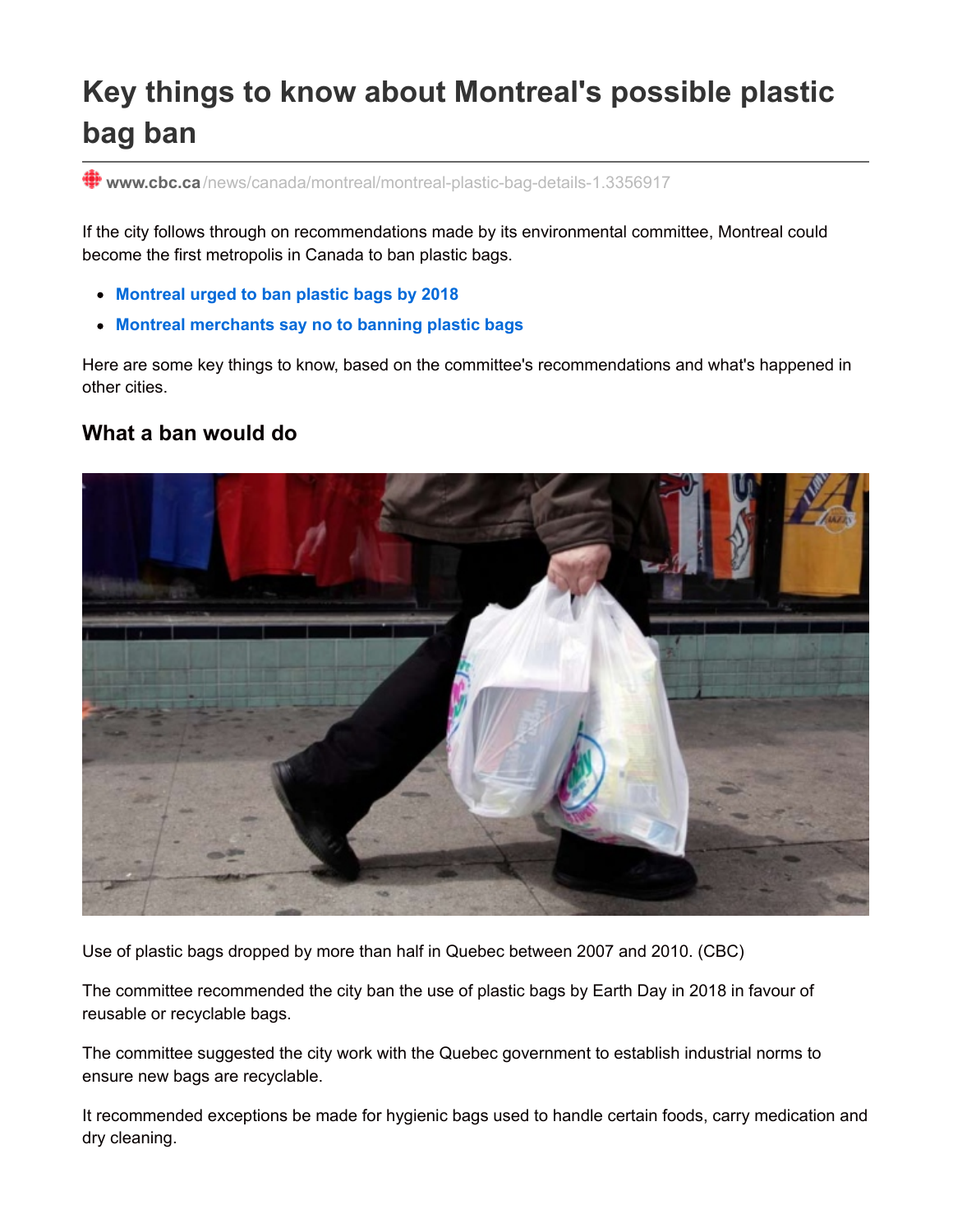## **Next steps**



Montreal Mayor Denis Coderre came out in favour of a ban last year. (Kathy Willens/Associated Press)

Montreal would need to adopt the recommendations and introduce a bylaw.

The idea to ban single-use plastic bags was first put forward by Montreal Mayor Denis Coderre a year ago. At the time, he said he was in favour of them.

"Personally, I think we should ban them...but we have to consult properly so that all players in society can contribute fully," Coderre said.

## **The case for a ban**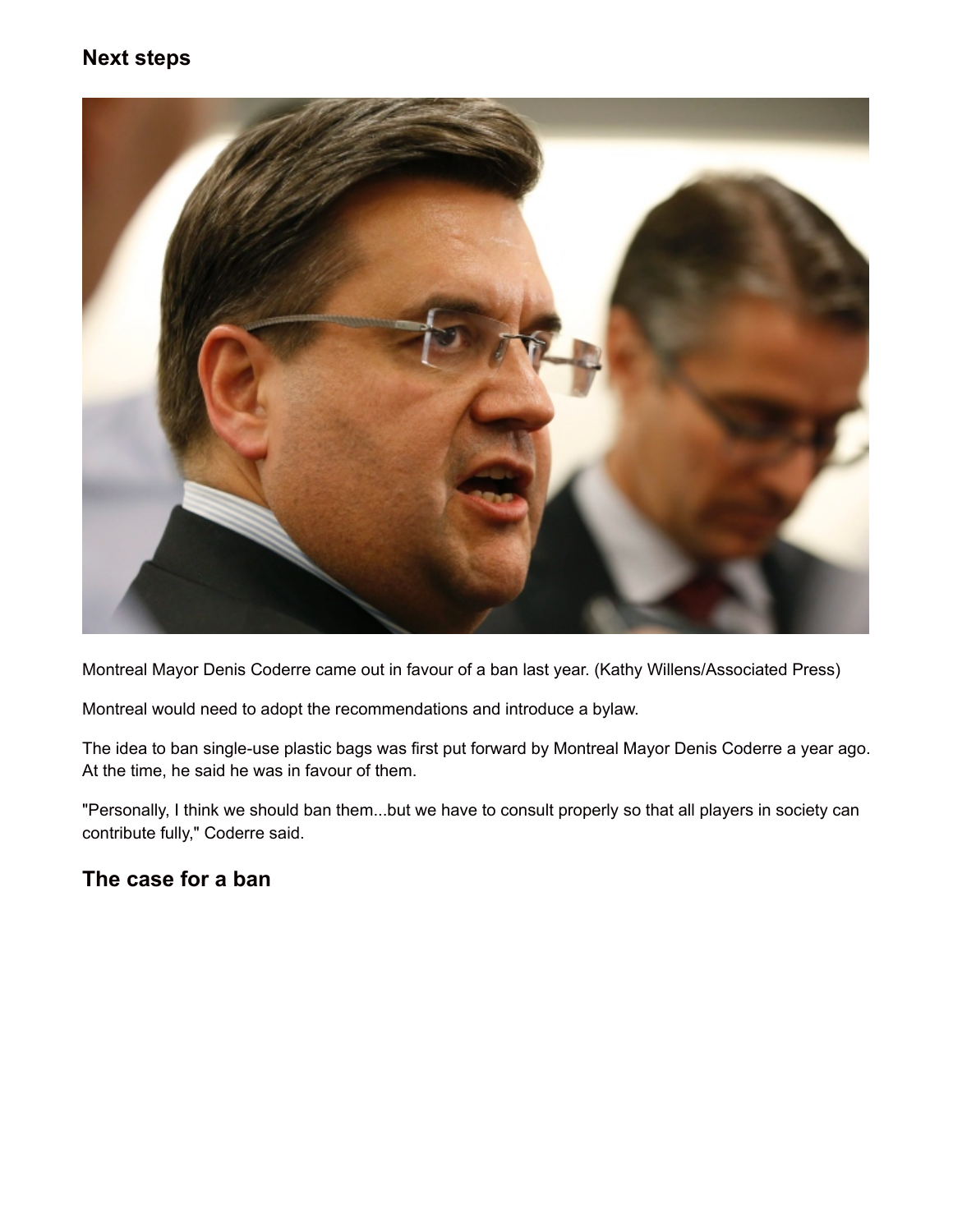

Plastics are polluting the world's oceans at an alarming rate, researchers say. (Timothy Townsend/University of California-Santa Barbara)

Environmental groups say plastic bags have been a vexing source of pollution. Because they don't easily decompose, they end up littering parks, rivers, beaches and oceans.

Plastic debris can accumulate in the ocean and ends up in the bellies of fish and other marine life, environmentalists say.

The use of plastic bags has fallen dramatically in Quebec due to public awareness campaigns as well as a five-cent charge brought in by retailers.

Plastic bag use in Quebec dropped from 2.2 billion in 2007 to around 1 billion in 2010, according to Recyc-Québec.

## **Business group opposed**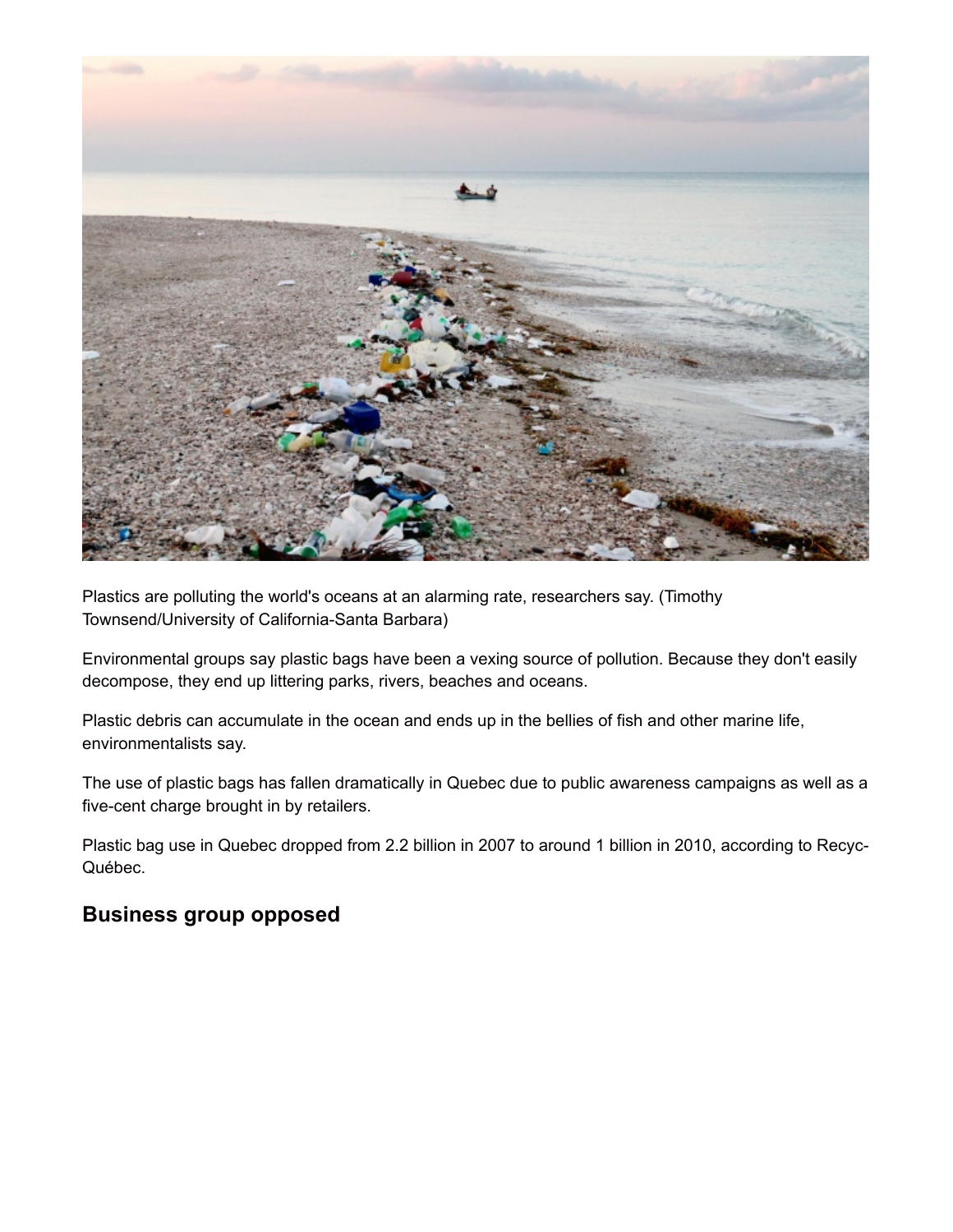

At the moment, grocery stores in Quebec such as Metro charge five cents for plastic bags. (THE CANADIAN PRESS)

The recommendations for Montreal were criticized by the Canadian Federation of Independent Business, which represents small and mid-sized companies.

The group said a ban could cause consumers to buy less or nothing at all if they don't happen to have a bag on them.

However, one local store manager says she isn't worried.

Lucy De Santis of Supermarché PA said many customers have already made the switch.

"We use a lot more of our own reusable bags that people have a habit of buying and constantly reusing," she said.

## **Who else bans bags**